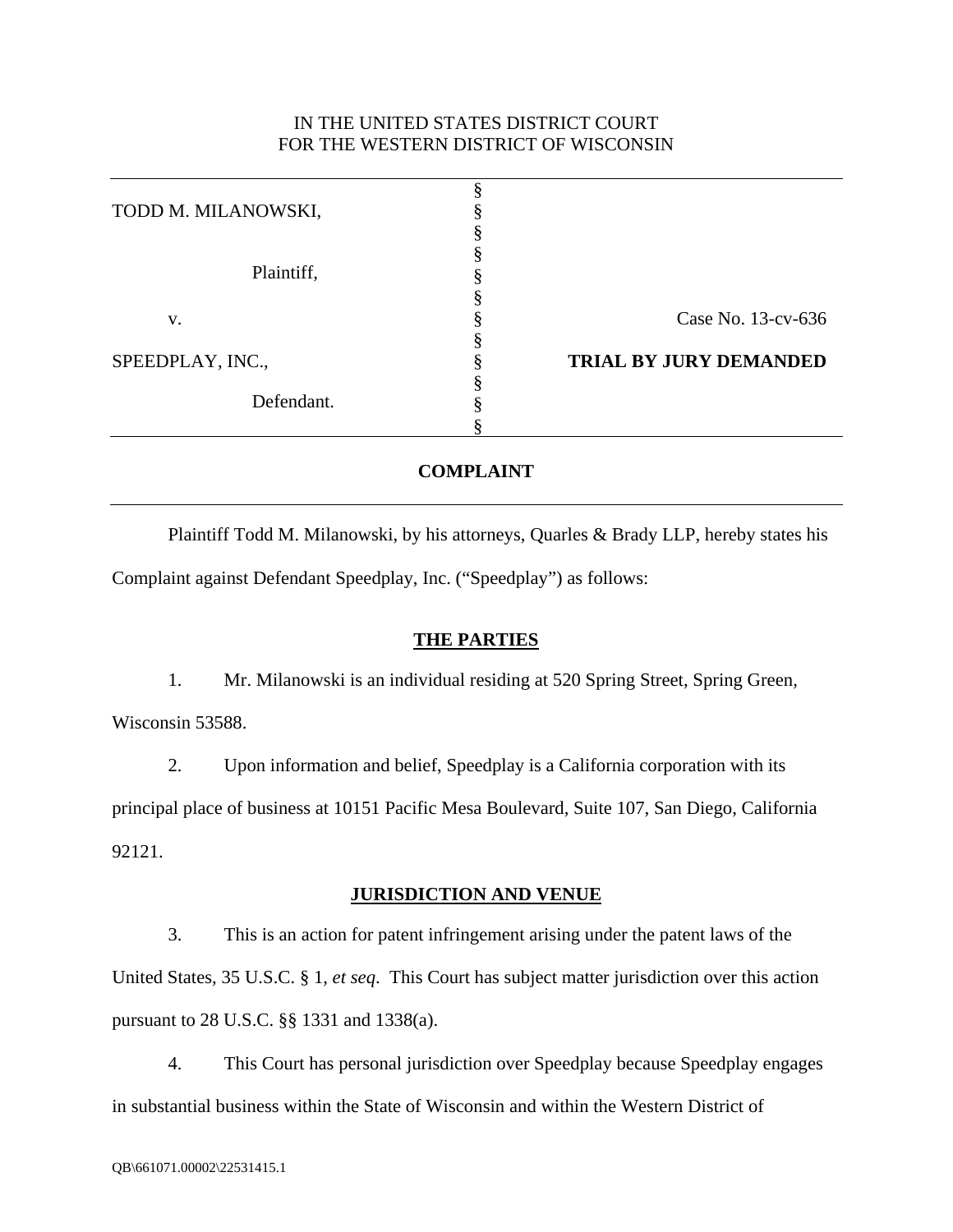Wisconsin. Speedplay has caused and is causing injury and damages within Wisconsin and this judicial district by making, using, offering to sell, selling, and/or importing infringing products within Wisconsin and this judicial district; and/or as a result of making, using, offering to sell, selling, and/or importing infringing products outside of Wisconsin and this judicial district that are used and/or consumed within Wisconsin and this judicial district. In particular, upon information and belief, at least 13 retailers within a 25-mile radius of Madison, Wisconsin offer to sell and/or sell Speedplay's infringing products. By engaging in substantial business within Wisconsin and this judicial district, Speedplay has derived and continues to derive considerable revenue from infringing products that are sold, used, and/or consumed therein and will continue to do so unless enjoined by this Court.

5. Venue in the Western District of Wisconsin is proper under 28 U.S.C. §§ 1391 and 1400(b) because Speedplay has committed acts of infringement within this judicial district.

### **FACTS GIVING RISE TO THIS ACTION**

6. Mr. Milanowski is the owner of the entire right, title, and interest in and to United States Patent No. 7,013,754 ("the '754 Patent"), entitled "Bicycle Pedal Adapter," which duly, properly and legally issued on March 21, 2006. A true and correct copy of the '754 Patent is attached hereto as Exhibit A.

7. Many bicycle riders prefer to use clipless bicycle pedals for racing and operation over rough terrain. Clipless bicycle pedals are pedals that have locking mechanisms that engage the cleats on the bottom of special shoes worn by a bicycle rider, allowing for a tight fit between the shoes and the pedal and thereby providing for efficient pedaling.

-2-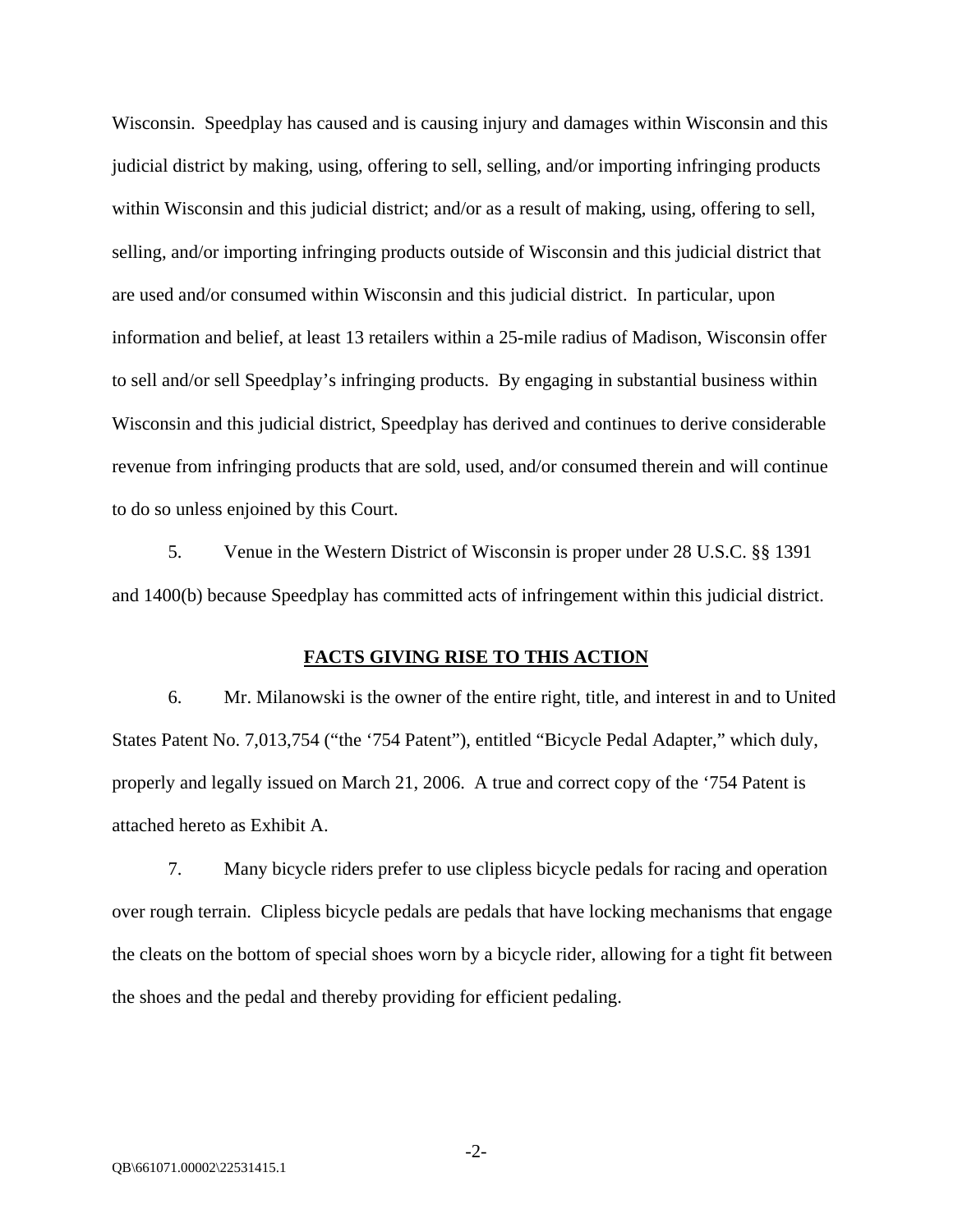8. However, if said bicycle rider wishes to go on a short or relaxing bicycle ride and does not want to wear special bicycle shoes, he or she is required to either change bicycle pedals, a time-consuming process, or use a different bicycle, which is costly.

9. The '754 Patent discloses a bicycle pedal assembly and bicycle pedal adapter for use on a bicycle, eliminating the need for special bicycle shoes to be worn.

10. The claims in the '754 Patent are novel, nonobvious, and useful.

11. There are no acceptable non-infringing alternatives to the invention claimed in the '754 Patent.

12. Upon information and belief, Speedplay makes, uses, offers to sell, sells, and/or imports, and/or has made, used, offered to sell, sold, and/or imported, within the United States products, including the "Platformer" bicycle pedal adapter, that infringe at least Claims 1 and 9 of the '754 Patent.

13. Pursuant to 35 U.S.C. § 287, Mr. Milanowski has provided notice to Speedplay of the existence of the '754 Patent and of Speedplay's infringement thereof.

# **COUNT I Direct Infringement of U.S. Patent No. 7,013,754**

14. Mr. Milanowski realleges and incorporates by reference paragraphs 1 through 13 above as though fully set forth herein.

15. By making, using, offering to sell, selling, and/or importing within the United States the "Platformer" bicycle pedal adapter, Speedplay has infringed and continues to infringe, either literally or under the doctrine of equivalents, at least Claim 9 of the '754 Patent in violation of 35 U.S.C. § 271(a).

-3-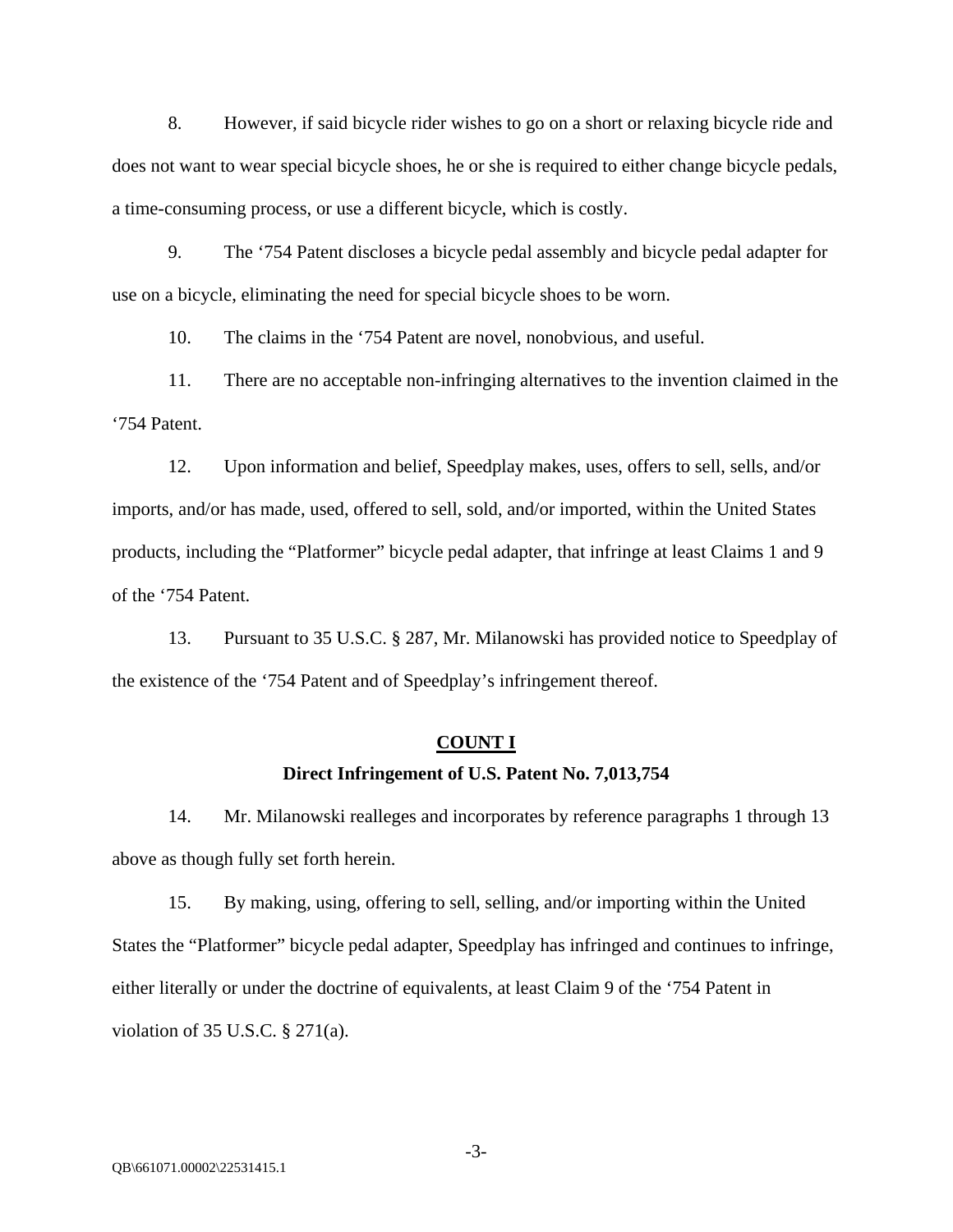16. Upon information and belief, Speedplay's infringement has been intentional, willful, and in reckless disregard of Mr. Milanowski's rights.

17. Speedplay's infringement has caused, and unless enjoined by this Court will continue to cause, Mr. Milanowski to suffer irreparable harm for which he cannot be adequately compensated by a monetary award.

18. Speedplay's infringement has caused Mr. Milanowski to suffer substantial injury for which he is entitled to damages adequate to compensate him.

## **COUNT II**

### **Indirect Infringement of U.S. Patent No. 7,013,754**

19. Mr. Milanowski realleges and incorporates by reference paragraphs 1 through 18 above as though fully set forth herein.

20. By offering to sell, selling, and/or importing within the United States the "Platformer" bicycle pedal adapter, Speedplay has actively induced and/or contributed to, and continues to actively induce and/or contribute to, infringement of at least Claim 1 of the '754 Patent in violation of 35 U.S.C. § 271(b) and/or (c).

21. Upon information and belief, Speedplay's indirect infringement has been intentional, willful, and in reckless disregard of Mr. Milanowski's rights.

22. Speedplay's indirect infringement has caused, and unless enjoined by this Court will continue to cause, Mr. Milanowski to suffer irreparable harm for which he cannot be adequately compensated by a monetary award.

23. Speedplay's indirect infringement has caused Mr. Milanowski to suffer substantial injury for which he is entitled to damages adequate to compensate him.

-4-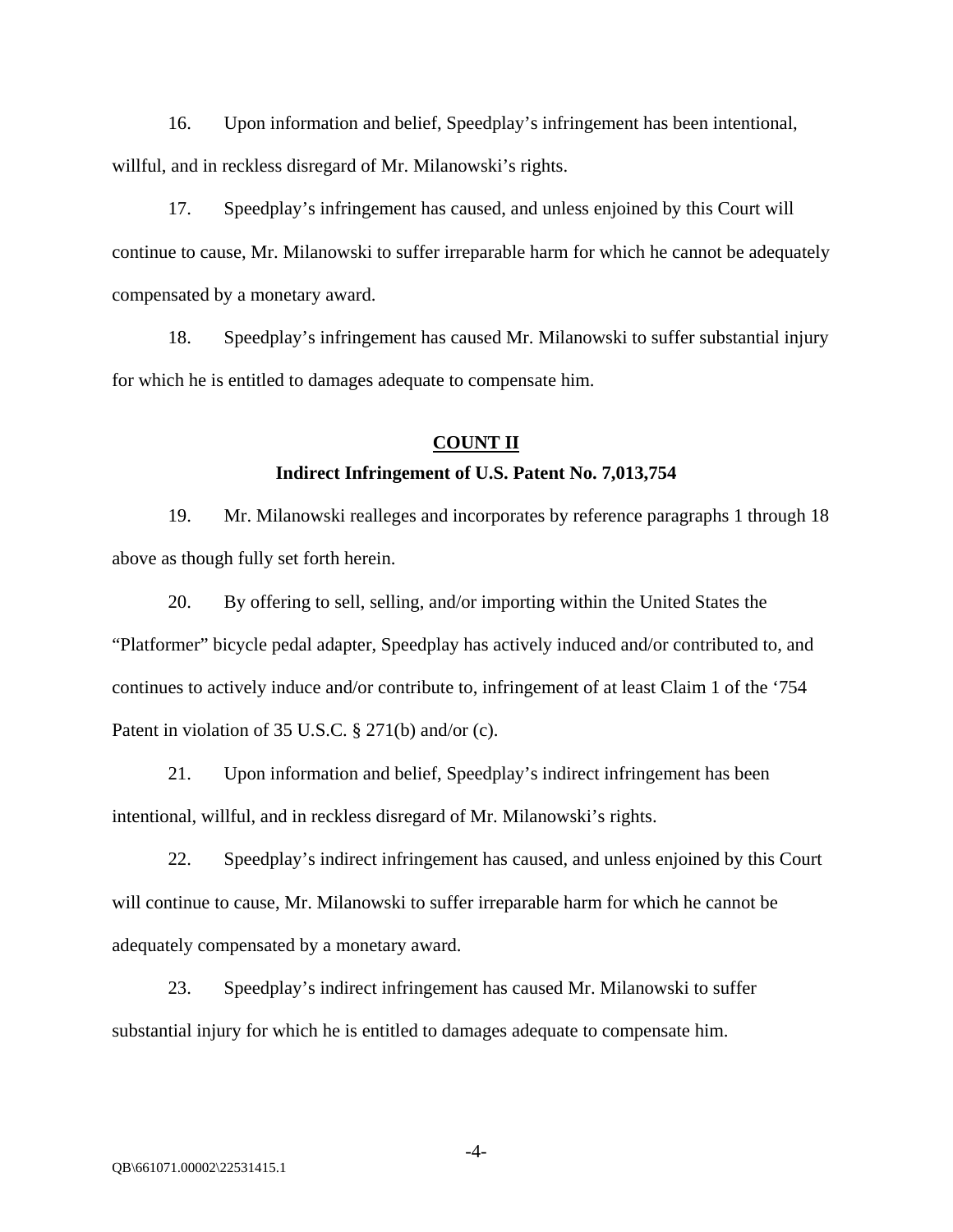### **PRAYER FOR RELIEF**

WHEREFORE, Mr. Milanowski respectfully requests relief from this Court as follows:

- a. A judgment that Speedplay has directly infringed and is directly infringing the '754 Patent in violation of 35 U.S.C.  $\S 271(a)$ ;
- b. A judgment that Speedplay has actively induced and is actively inducing infringement of the '754 Patent in violation of 35 U.S.C. § 271(b);
- c. A judgment that Speedplay has contributed to and is contributing to infringement of the '754 Patent in violation of 35 U.S.C. § 271(c);
- d. An injunction under 35 U.S.C. § 283 that temporarily and permanently enjoins Speedplay, including its officers, agents, employees, and representatives, and those acting in privity and/or concert with Speedplay, from further infringement of the '754 Patent for the full term thereof;
- e. An award of damages to Mr. Milanowski under 35 U.S.C. § 284 that is adequate to compensate for Speedplay's infringement of the '754 Patent, but in no event less than a reasonable royalty for the use made by Speedplay of Mr. Milanowski's invention, and that is trebled, together with pre- and post-judgment interest and costs;
- f. A declaration that this is an exceptional case and an award of attorneys' fees, disbursements, and costs to Mr. Milanowski pursuant to 35 U.S.C. § 285; and
- g. Such other and further relief as this Court may deem just and proper.

# **JURY DEMAND**

Mr. Milanowski demands a trial by jury on all issues properly tried thereto.